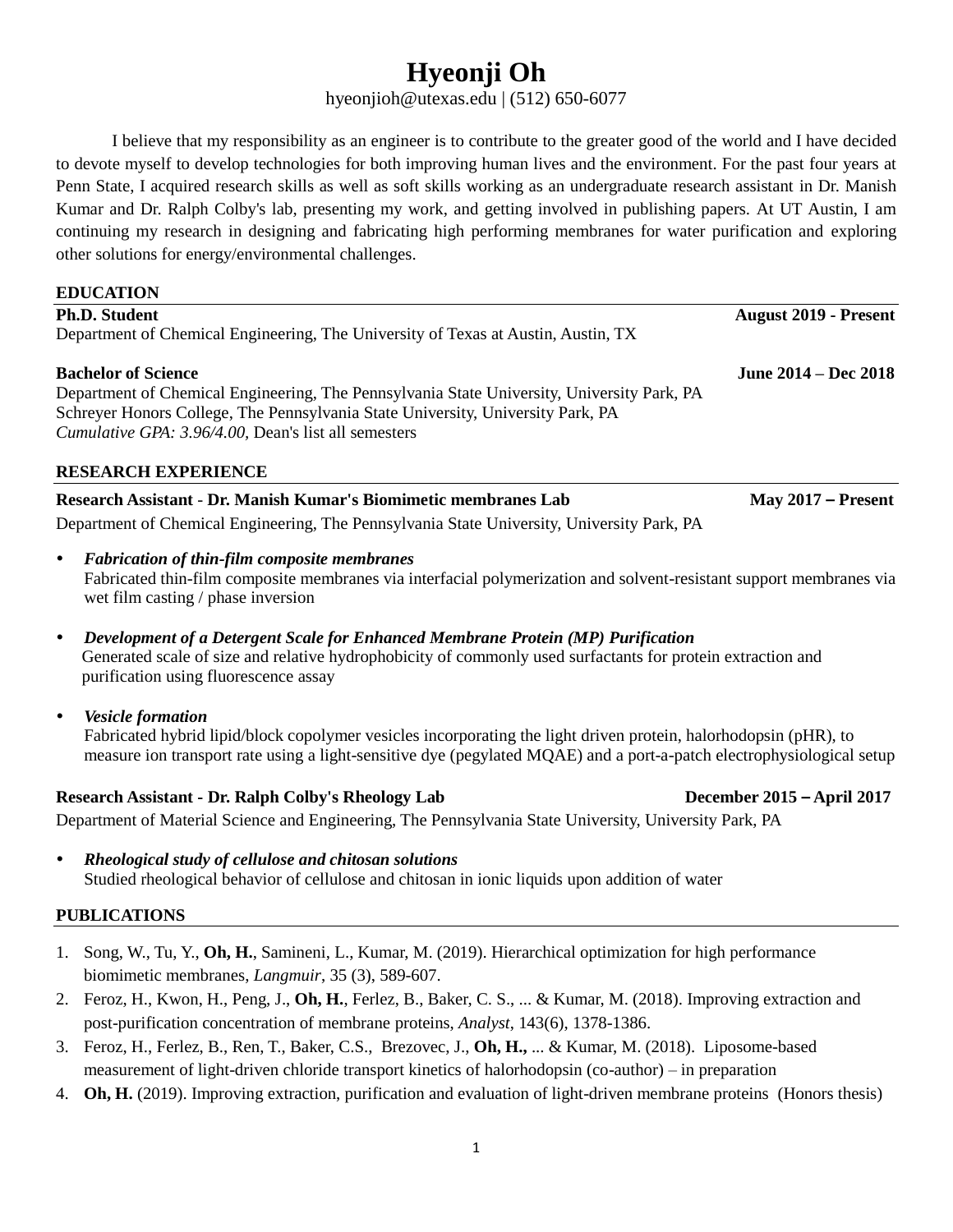### **PROFESSIONAL EXPERIENCE**

# **Manufacturing Technology Co-op January 2018 – June 2018**

Bristol-Myers Squibb, Devens, MA

- Capability Analysis on Nova Bioprofile FLEX
- Lab-scale experiments to support upstream aspect of manufacturing process
- Historical Data Analysis using advanced statistical methods
- Lean Six Sigma Yellow Belt Certified

# **ADDITIONAL WORK EXPERIENCE**

# **Proctor August 2016** – **May 2018**

Department of Chemistry, The Pennsylvania State University, University Park, PA Department of Mathematics, The Pennsylvania State University, University Park, PA

**Grader August 2016 - present**

Department of Mathematics, The Pennsylvania State University, University Park, PA Department of Chemical Engineering, The Pennsylvania State University, University Park, PA

### **Teaching and Administrative Assistant November 2012 – May 2014, Summer 2015, Summer 2016** Miracle Language Institute - Korean English School, Daegu, Republic of Korea

- Lectured for students with different level of English proficiency, held office hours, graded homework and exams
- Managed financial operations and coordinated event schedules

# **PRESENTATIONS**

- **Oh Hyeonji**, Enhancement of membrane proteins extraction and post-purification, AIChE Undergraduate Poster Competition, Pittsburgh, PA, October 2018
- **Oh Hyeonji**, Enhancement of membrane proteins extraction and post-purification, Future leaders in Chemical engineering symposium, North Carolina State University, October 2018
- **Oh Hyeonji**, Is Nova capable of measuring ammonium in media?, Bristol-Myers Squibb Co-Op poster session, Devens, MA, June 2018
- **Oh Hyeonji**, Kwon Hyeyoung, Detergent Selection Criteria for Enhanced Membrane Protein (MP) Purification, REU Summer Research Symposium, The Pennsylvania State University, August 2017
- Koscelansky Connor, **Oh Hyeonji**, James Robinson, Julie Vitola, Characterization of biodiesel fuel and the effects of anti-chelating additive in low temperature conditions, Chemistry Laboratories Poster Symposium, The Pennsylvania State University, May 2017
- **Oh Hyeonji**, Solutions of ionic liquids and chitosan, Undergraduate Research Symposium, The Pennsylvania State University, April 2017

# **AWARDS**

|           | • Larry Duda Research Award (LDUDA)                                                          | <b>Fall 2018</b>               |
|-----------|----------------------------------------------------------------------------------------------|--------------------------------|
| $\bullet$ | Future Leaders in Chemical Engineering Award (A National Award Symposium for Undergraduates) | <b>Fall 2018</b>               |
|           | • Chemical Engineering Research Experience for Undergraduate Students (REU) Biofellowship    | Summer 2017                    |
|           | • College of Engineering Research Initiative (CERI) scholarship                              | Spring 2017                    |
| $\bullet$ | Special International Grant-in-Aid (SIGIA)                                                   | Spring 2017                    |
| $\bullet$ | Leighton and Lorene Riess Scholarship in Chemical Engineering (RIESL)                        | <b>Fall 2016 - Spring 2018</b> |
|           |                                                                                              |                                |